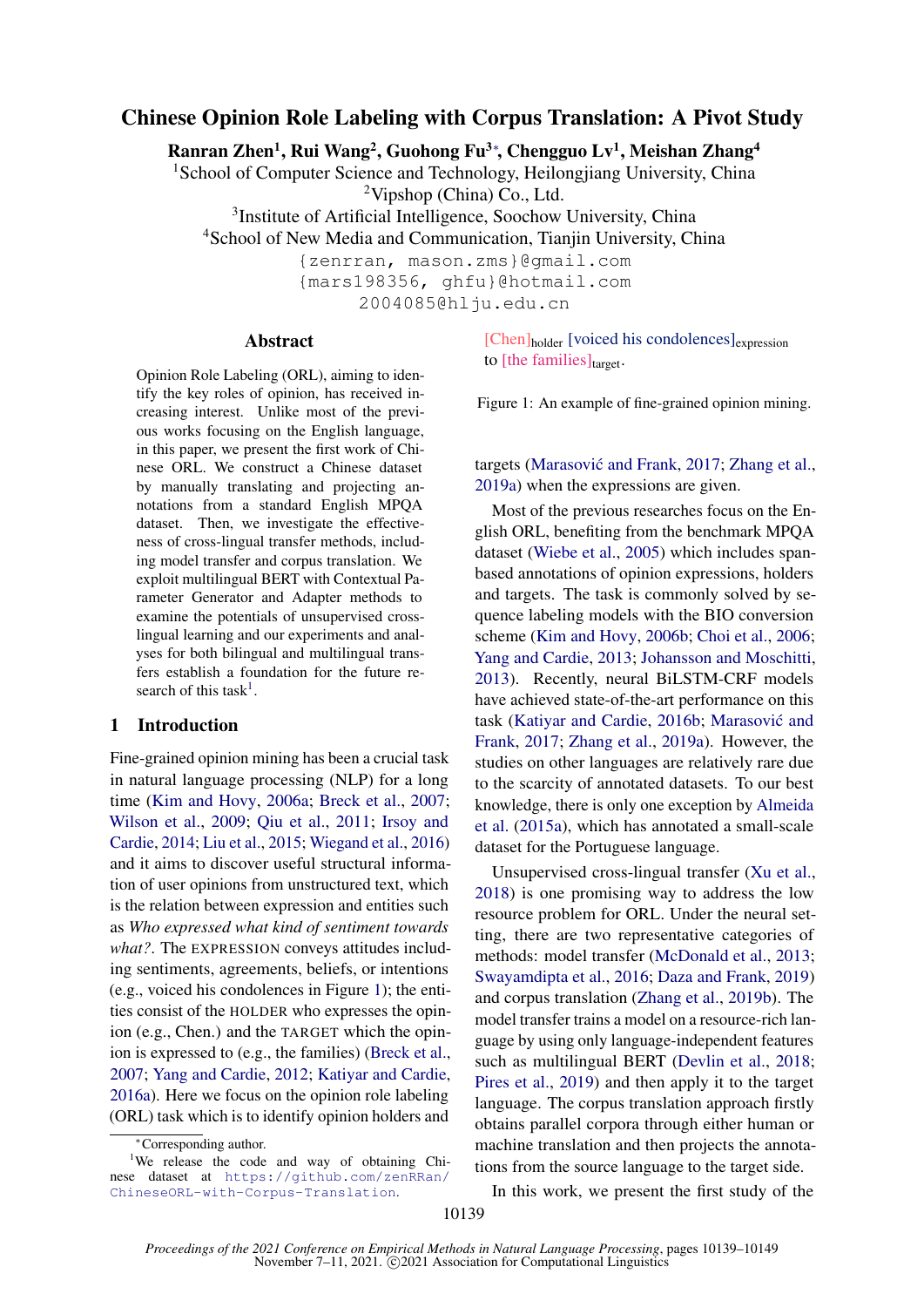Chinese ORL. First, we construct a benchmark corpus by manually translating the English MPQA corpus, which involves auto-translation (i.e., automatic sentence translation and opinion aligning) and human refinement. Second, we investigate the performance of unsupervised cross-lingual transfer for Chinese ORL based on the annotated corpus. We investigate the Contextual Parameter Generator Networks (PGN) in multilingual BERT with Adapter (known as parameter efficient in learning) method [\(Üstün et al.,](#page-10-9) [2020\)](#page-10-9) (we call it PGN-Adapter) and discover the complementarity of the model transfer and corpus translation methods.

We conduct experiments on the newly constructed Chinese dataset to evaluate our methods, together with the English MPQA corpus [\(Wiebe](#page-10-4) [et al.,](#page-10-4) [2005\)](#page-10-4) and the Portuguese dataset [\(Almeida](#page-8-2) [et al.,](#page-8-2) [2015a\)](#page-8-2) for cross-lingual transfer. We observe that for the unsupervised cross-lingual transfer from the English corpus, the translation-based method is better than the model transfer, and their combination leads to further improvements. Although the scale of the Portuguese corpus is much smaller, adding it into the multilingual transfer still outperforms the bilingual counterpart.

To summarize, in this paper, we have the following contributions:

- We manually translate and annotate a Chinese fine-grained ORL corpus for research purposes, especially for the cross-lingual ORL study.
- We conduct cross-lingual ORL (to Chinese) through unsupervised model transfer and corpus translation with PGN-Adapter, setting up strong baselines for future research.
- We perform extensive experiments and analyses to demonstrate the pros and cons of the different approaches.

### 2 Related Work

Fine-Grained Opinion Mining There have been a number of studies in fine-grained opinion mining [\(Wilson et al.,](#page-10-0) [2009;](#page-10-0) [Qiu et al.,](#page-9-1) [2011;](#page-9-1) [Wie](#page-10-1)[gand et al.,](#page-10-1) [2016\)](#page-10-1). [Kim and Hovy](#page-9-0) [\(2006a\)](#page-9-0) exploit a semantic role labeller to extract opinion holders and topics. [Choi et al.](#page-8-5) [\(2005\)](#page-8-5) and [Breck et al.](#page-8-0) [\(2007\)](#page-8-0) model the task by sequence labeling with CRF to discover opinion holders and recognize opinion expressions, respectively. [Yang and Cardie](#page-10-2)

[\(2012\)](#page-10-2)'s semi-Markov CRF model outperforms the standard CRF, and [Irsoy and Cardie](#page-9-2) [\(2014\)](#page-9-2) and [Liu](#page-9-3) [et al.](#page-9-3) [\(2015\)](#page-9-3) use recurrent neural network for opinion mining. [Johansson and Moschitti](#page-9-7) [\(2013\)](#page-9-7) and [Katiyar and Cardie](#page-9-4) [\(2016a\)](#page-9-4) propose joint models for opinion expressions, holders and targets.

Opinion Role Labeling As for ORL, [Maraso](#page-9-11)vić and Frank  $(2018)$  exploit multi-task learning about how to use SRL information to improve ORL scores. [Zhang et al.](#page-10-3) [\(2019a\)](#page-10-3) utilize semantic role labeling to enhance ORL, where three different integrating approaches are compared. [Bo et al.](#page-8-6) [\(2020\)](#page-8-6) propose a dependency-based graph convolutional networks to enhance ORL with syntax information. All these studies focus on the English ORL by using supervised models, assuming that a training corpus is already available. In this work, we investigate Chinese ORL, building a benchmark dataset for Chinese manually and then studying unsupervised cross-lingual transferring for the task.

Cross-Lingual Transfer Learning Crosslingual transfer learning has been extensively applied in NLP, including sentiment classification [\(Zhou et al.,](#page-10-10) [2016\)](#page-10-10), POS tagging [\(Täckström](#page-10-11) [et al.,](#page-10-11) [2013;](#page-10-11) [Wisniewski et al.,](#page-10-12) [2014;](#page-10-12) [Kim et al.,](#page-9-12) [2017\)](#page-9-12), named entity recognition [\(Zirikly and](#page-10-13) [Hagiwara,](#page-10-13) [2015\)](#page-10-13), semantic role labeling [\(Fei et al.,](#page-8-7) [2020\)](#page-8-7), and dependency parsing [\(McDonald et al.,](#page-9-13) [2011;](#page-9-13) [Tiedemann et al.,](#page-10-14) [2014;](#page-10-14) [Guo et al.,](#page-8-8) [2016;](#page-8-8) [Zhang et al.,](#page-10-8) [2019b\)](#page-10-8). Unsupervised cross-lingual transferring has received great interest [\(Duong](#page-8-9) [et al.,](#page-8-9) [2015;](#page-8-9) [Xu et al.,](#page-10-6) [2018\)](#page-10-6), which is our major focus. The work of [Zhang et al.](#page-10-8) [\(2019b\)](#page-10-8) is mostly related to our study, which applies model transferring and corpus translation to dependency parsing. Our work focuses on ORL, applying the two approaches for the Chinese language.

PGN-Adapter PGN-Adapter is used for merging different languages to same space by Adapter and PGN methods with BERT. About the Adapter method which a pre-trained network added between the transformer encoder layer, there are many studies on using adapter modules [\(Rebuffi et al.,](#page-10-15) [2018;](#page-10-15) [Stickland and Murray,](#page-10-16) [2019;](#page-10-16) [Houlsby et al.,](#page-8-10) [2019\)](#page-8-10). PGN is first proposed by [Platanios et al.](#page-9-14) [\(2018\)](#page-9-14) for universal neural machine translation task. And [Üstün et al.](#page-10-9) [\(2020\)](#page-10-9) integrated that two methods above in dependency parsing which inspired us to merge this idea into our ORL task.

The transfer method doesn't work in [Eger et al.](#page-8-11)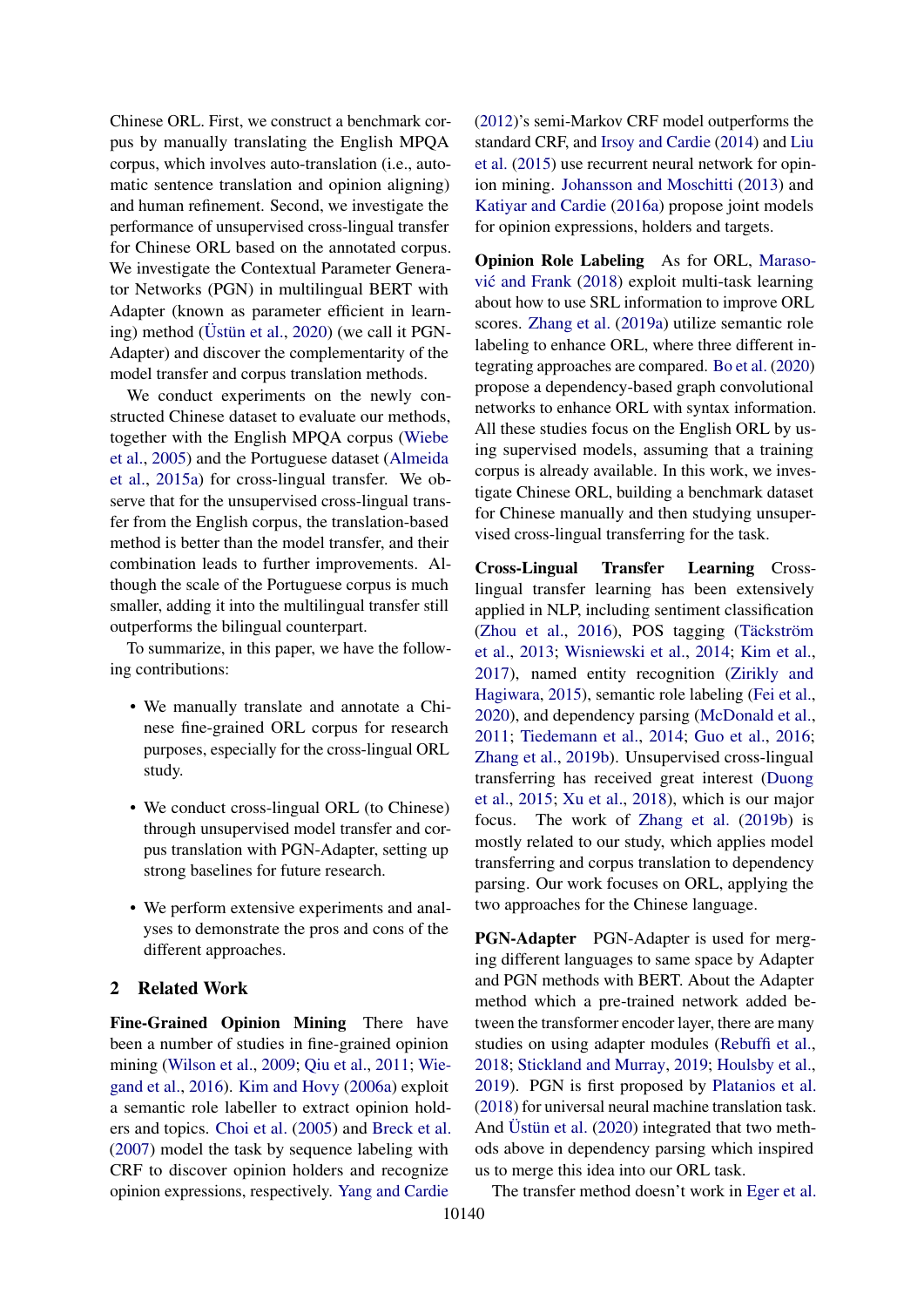<span id="page-2-1"></span>

| Raw        | The president had sidelined Masire after accusing him.       |
|------------|--------------------------------------------------------------|
| Translated | 这位总统在指控马西尔之后退居二线。                                            |
| Revision   | 在指控马西尔之后,总统把他排挤到了一边。                                         |
| Raw        | Russian guards seize 87 kg of heroin on Tajik-Afghan border. |
|            |                                                              |
| Translated | 俄罗斯警卫在塔吉克-阿富汗边境抓获87公斤海洛因。                                    |
| Revision   | 俄罗斯士兵在塔吉克-阿富汗边境缴获87公斤海洛因。                                    |

Table 1: Two examples of manual revisions for automatic translations, where the first example indicates a translation error, and the second example indicates an improper translation.

[\(2018\)](#page-8-11), because 1) Google's MT system is much better in 2020 than in 2018. Lower translation quality causes more problems for the argument mining; while high-performance MT system enhances the translation-based approach. 2) Projection strategy is also different from ours (Section [5.1\)](#page-5-0). We choose to project the non-cross labels only, in order to ensure the mapping quality. 3) In addition, the more advanced methods like PGN, Adapter and BERT also play a significant role in cross-lingual tasks.

# <span id="page-2-4"></span>3 The Construction of Chinese Dataset

We manually construct a Chinese ORL dataset to facilitate our research. In order to reduce the overall cost, we exploit corpus translation to assist the construction process, converting the English MPQA corpus [\(Wiebe et al.,](#page-10-4) [2005;](#page-10-4) [Wilson,](#page-10-17) [2008\)](#page-10-17) into Chinese. The conversion contains the following four steps by order: (1) sentence translation, (2) manual revision, (3) opinion projection, and (4) manual correction. The first and third steps formalize into automatic corpus translation, which has been used as one approach for unsupervised cross-lingual transfer, and the second and fourth steps are used to ensure the final quality. The whole construction is conducted at the sentence-level.

Sentence Translation Neural machine translation (NMT) has achieved state-of-the-art performances for a range of language pairs [\(Vaswani](#page-10-18) [et al.,](#page-10-18) [2017\)](#page-10-18). In particular, the state-of-the-art NMT can reach a BLEU score over 45 [\(Li et al.,](#page-9-15) [2019\)](#page-9-15). Thus it is applicable to use NMT for automatic sentence translation. Here we first translate all the English sentences of the MPQA dataset into Chi-nese by using the google translator<sup>[2](#page-2-0)</sup> automatically.

Manual Revision Next, we let several native speakers check the translation quality, and make revisions to the imperfect translations. There can be two types of revisions. On the one hand, the translated sentences may have errors, and human

intervention is required to correct these issues. On the other hand, the automatic sentences may not match the style of native speakers, and we let our annotators rewrite these sentences. Table [1](#page-2-1) shows two examples of the two conditions, respectively.

Opinion Projection Third, we project all opinions (expressions, holders and targets) from the English sentence into its Chinese translation. Before the projection, we use the Stanford Segmentor tool for word segmentation<sup>[3](#page-2-2)</sup>. The overall projection is supported by automatic word alignments, which can be produced by using a word-alignment tool. Here we exploit the fast-align tool<sup>[4](#page-2-3)</sup> [\(Dyer et al.,](#page-8-12) [2013\)](#page-8-12) to calculate the alignment probabilities.

Figure [2](#page-3-0) shows an example to illustrate the projection process. Concretely, given an English-Chinese sentence pair  $(e_1 \cdots e_n, c_1 \cdots c_m)$  and its English-to-Chinese alignment probabilities  $a(c_i | e_i)$ , the projection is performed as follows:

- (1) We incrementally obtain the text spans in the Chinese sentences for the opinion expressions as well as their holders and targets in the English sentence.
- (2) For each word  $e_i$  in the English sentence, we find its corresponding word  $c_{p_i}$  in the Chinese sentence by using  $p_i = \arg \max_i a(c_i | e_i)$ , resulting in a set of one-one mapping word pairs:  $M = \{(e_1, c_{p_1}), \cdots, (e_n, c_{p_n})\}.$
- (3) For each span  $e_{i,j}$  (i.e., expression, holder or target) in the English sentence, we find its corresponding span  $c_{i',j'}$  in the Chinese sentence by maximizing the covered word-pair set M with the least span length.
- (4) We remove the projected span when  $(j'$  $i'$ )  $\geq 2 * (j - i + 1)$  which is regarded as low-quality. If one expression is removed, its holder and target are removed as well.

Manual Correction The last step is to perform another checking manually to ensure the quality of automatic opinion projection. There could be several types of errors, including word boundary errors and miss-alignments. And as for the continuity and fluency in the sentence, we do some trade-offs as shown in Table [2.](#page-3-1)

By using the above four steps, we can obtain a benchmark dataset for Chinese ORL, the argument comparison about Chinese and English can

<span id="page-2-0"></span><sup>2</sup> https://translate.google.com/

<span id="page-2-3"></span><span id="page-2-2"></span><sup>3</sup> https://nlp.stanford.edu/software/segmenter.html 4 https://github.com/clab/fast\_align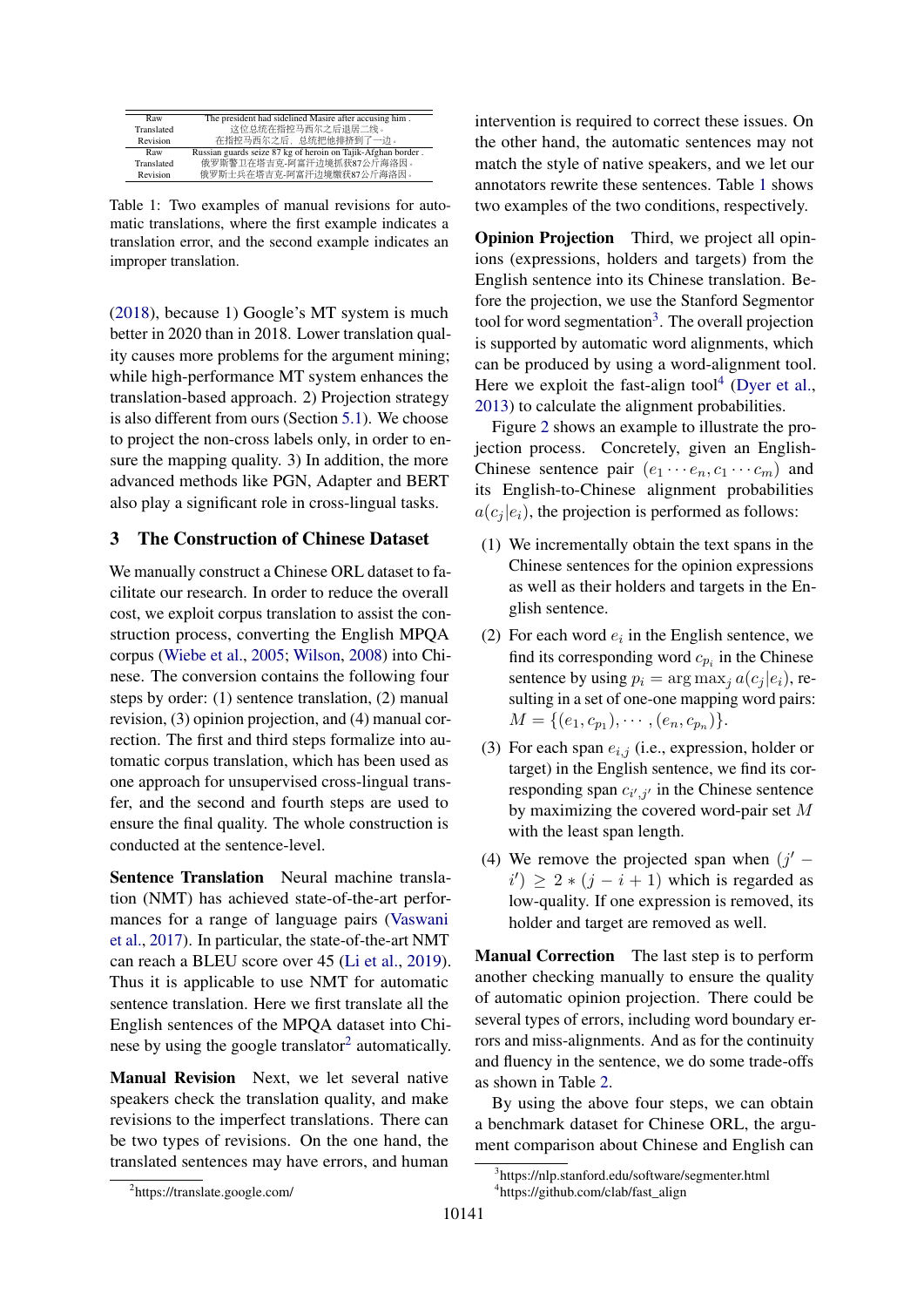<span id="page-3-1"></span>

| Problem        | English                                                                                                                                                     | Chinese                                                                                                               |  |  |  |  |
|----------------|-------------------------------------------------------------------------------------------------------------------------------------------------------------|-----------------------------------------------------------------------------------------------------------------------|--|--|--|--|
| Continuity     | But anyone <sub>holder</sub> who wants to speak the language of violence<br>rein in militants keen to fight <sub>expression</sub> President Mugabe 's rule. | 但 任何[any] 想 在  上 讲 暴力 语言 的 人[person]holder 都 是 在 玩火 。<br>控制 那些 持续[keep] 与 穆加贝 总统 的 统治 作 斗争[to fight]expression 的 激进分子 |  |  |  |  |
| <b>Fluency</b> | With a<br>, to cut costs. Goldin implemented                                                                                                                | 为了[to] 降低[cut] 成本[cost], 高银[Goldin] 实施[implement]                                                                     |  |  |  |  |
|                |                                                                                                                                                             |                                                                                                                       |  |  |  |  |

<span id="page-3-0"></span>Table 2: There are some cases of conflict problems between Chinese and English. Two main items are continuity and fluency in some sentences. The first and second cases are about one English word or continuous phrase translate into two discontinuous Chinese words, we will only annotate the core continuous part. For semantic fluency after translation, some English words will not be translated, as shown in the last case.



Figure 2: An example to illustrate automatic opinion projection. Noticed that DSE is Direct Subjective Expression which is all about expression descriptions in this paper.

<span id="page-3-2"></span>

| Section     |         | Length | Distance |      |      |  |  |  |  |
|-------------|---------|--------|----------|------|------|--|--|--|--|
|             | E,      |        |          | E-H  | E-T  |  |  |  |  |
| Chinese     |         |        |          |      |      |  |  |  |  |
| Train       |         |        |          | 3.89 | 3.92 |  |  |  |  |
| Dev         | 1.55    | 1.91   | 3.87     | 4.17 | 3.94 |  |  |  |  |
| Test        | 1.27    | 2.03   | 4.76     | 3.62 | 3.50 |  |  |  |  |
|             | English |        |          |      |      |  |  |  |  |
| Train       |         | 2.34   | 5.48     | 3.08 | 4.42 |  |  |  |  |
| Dev         | 1.42    | 2.41   | 5.12     | 3.26 | 4.56 |  |  |  |  |
| <b>Test</b> | 1.42    | 2.29   | 5.61     | 3.23 | 3.91 |  |  |  |  |

Table 3: This is an argument comparison of Chinese and English on word-level length and distance. E, H and T indicate Expression, Holder and Target argument.

be seen in Table [3.](#page-3-2) *Noticeably, when we apply the corpus translation approach for unsupervised cross-lingual transferring, only the first and third steps are required, and all human interventions would be removed for full automation.* For corpus translation of other language pairs, one just need to replace English by the desired source language, and Chinese by the desired target language.

For manual revisions of the translated sentences and corrections of final ORL annotations, we recruit three volunteers, which are all native Chinese speaking and fluent in English. For translation part, it is based on the result of machine translation and then we made a few minor corrections. Two students modify it first by themselves, and then they proofread it together to select the better one between the two cases they translated. If they have a conflict, the third one can make suggestions and get a final version. As long as the sentence's meaning is correct and conforms to Chinese habits, so we did not calculate translation's kappa. The kappa scores of word alignment are much higher, so we

omit it in the paper. Since the corpus is not built from scratch, it is constructed by translation. Thus, the selected sentences are directly sourced from the English MPQA corpus. The manual efforts of translation, as well as the alignment, are highly straightforward with little ambiguities. For word alignment part, it is similar to the translation part.

## 4 Model

Opinion role labeling aims to discover the opinion arguments given opinion expressions. The task can be modeled as a sequence labeling problem [\(Zhang](#page-10-3) [et al.,](#page-10-3) [2019a\)](#page-10-3). We adopt the BMESO scheme to convert spans of opinion arguments into a sequence of word-level boundary tags, where  $B$ , M and  $E$  denote the beginning, middle and ending words of an argument, respectively, S denotes the word itself is an argument, and O denotes the rest of the words. Formally, assuming that the input sentence is sent =  $w_1, ..., w_n$ , and a given opinion expression is  $\text{expr} = w_b, ..., w_e (1 \leq b \leq e \leq n)$ , our task is to assign a sequence of boundary tags  $t_1, ..., t_n$ . We exploit a BiLSTM-CRF framework based on PGN-Adapter to implement our model. Figure [3](#page-4-0) shows an overview of our model.

PGN-Adapter This model [\(Üstün et al.,](#page-10-9) [2020\)](#page-10-9) is based on the traditional BERT architecture [\(De](#page-8-4)[vlin et al.,](#page-8-4) [2018\)](#page-8-4). Let the whole input sentence  $w_1, \dots, w_n$  which is decomposed into the wordpiece sequences  $c_1, \dots, c_m$  and get the input representation  $r_i, \dots, r_m$  by summing each  $c_i$  and position embedding  $p_i$ . Then, each  $r_i$  is passed to a stacked self-attention layers (SelfAttn) to generate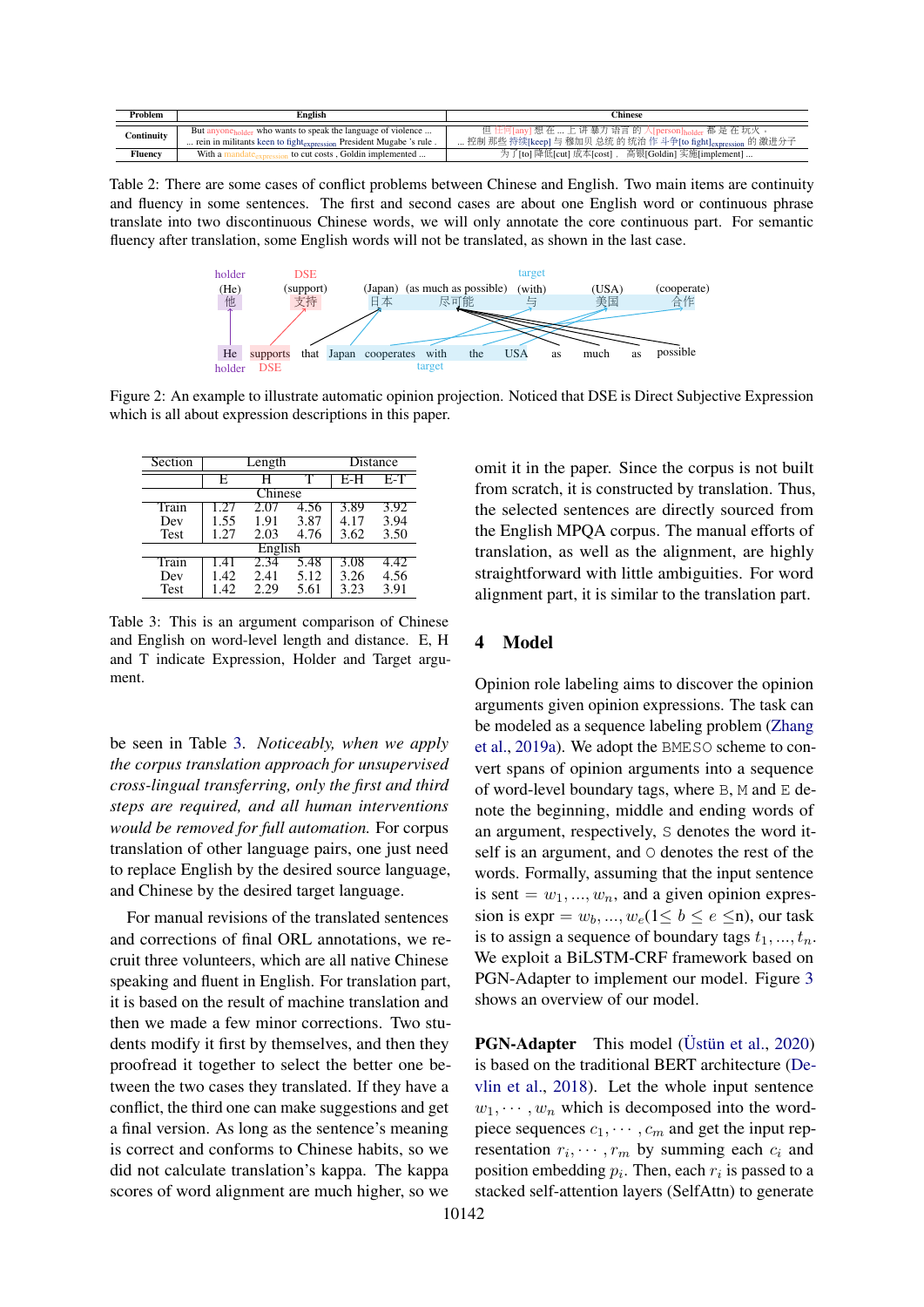<span id="page-4-0"></span>

Figure 3: The model architecture of ORL by PGN-Adapter method with the expression "says" given.

the final encoder representation  $e_i$ :

$$
r_i = c_i + p_i
$$
  
\n
$$
e_i = \text{SelfAttn}(r_i; \theta^{\text{ada}})
$$
\n(1)

where  $\theta^{\text{ada}}$  denotes the adapter modules. Following [Houlsby et al.](#page-8-10) [\(2019\)](#page-8-10), in this module, two adapters with two feedforward projections and a GELU nonlinearity are merged into each transformer layer as shown in Figure [3.](#page-4-0)

To obtain the amount of sharing cross languages, we generate the trainable parameters of the adapter module by the PGN method. The weights of the adapters are following:

$$
\boldsymbol{\theta}^{\text{ada}} = \boldsymbol{W}^{\text{ada}} \cdot \boldsymbol{I}_{\text{e}} \tag{2}
$$

where  $W^{\text{ada}}$  is the parameters in adapter modules. The parameters in the BERT model are frozen except the adapter part, thus our model can be much more parameter-efficient than fine-tuning, and meanwhile, our preliminary results show that the method does not hurt the performance.  $I_e$  is a language embedding by a multi-layer perceptron MLPlang:

$$
I_e = \text{MLP}^{\text{lang}}(I_t) \tag{3}
$$

where  $I_t$  is a typological feature vector from the URIEL language typology database [\(Littell et al.,](#page-9-16) [2017\)](#page-9-16). Following [Üstün et al.](#page-10-9) [\(2020\)](#page-10-9), we set our language embeddings from syntactic, phonological and phonetic inventory feature with k-nearest neighbors approach.

Further, word-level representations  $x_1 \cdots x_n$ can be derived by averaged pooling over the covered word pieces of each word.

BILSTM-CRF Following the front outputs, we apply bi-directional LSTMs (BiLSTM) and conditional random fields (CRF) [\(Lafferty et al.,](#page-9-17) [2001\)](#page-9-17) to get high-level features and compute the probability of each candidate output tag sequence  $y =$  $y_1, \dots, y_n$ . The concrete calculation method is defined as follows:

$$
h_1...h_n = \text{BILSTM}(x_1,...,x_n)
$$

$$
o_i = Wh_i, i \in [1, n]
$$

$$
\text{SCORE}(y) = \sum_{i \in [1, n]} o_i [y_i] + T [y_i, y_{i-1}]
$$

$$
p(y|\text{sent}, \text{expr}) = \frac{e^{\text{SCORE}(y)}}{\sum_{y'=y'_1, \cdots, y'_n} e^{\text{SCORE}(y')}} \tag{4}
$$

where  $y'$  traversing all candidate outputs,  $W$  and  $T$ are parameters. We use the Viterbi algorithm based on  $SCORE(y)$  to search for the ORL tag sequence of the maximum score.

Training Objective We exploit sentence-level cross-entropy loss for model training, which can be described as:

$$
\mathcal{L} = -\log p(g = g_1, ..., g_n | \text{sent}, \text{expr}) \quad (5)
$$

where  $g = g_1, ..., g_n$  denotes the gold-standard tag sequence of a given sentence-expression pair.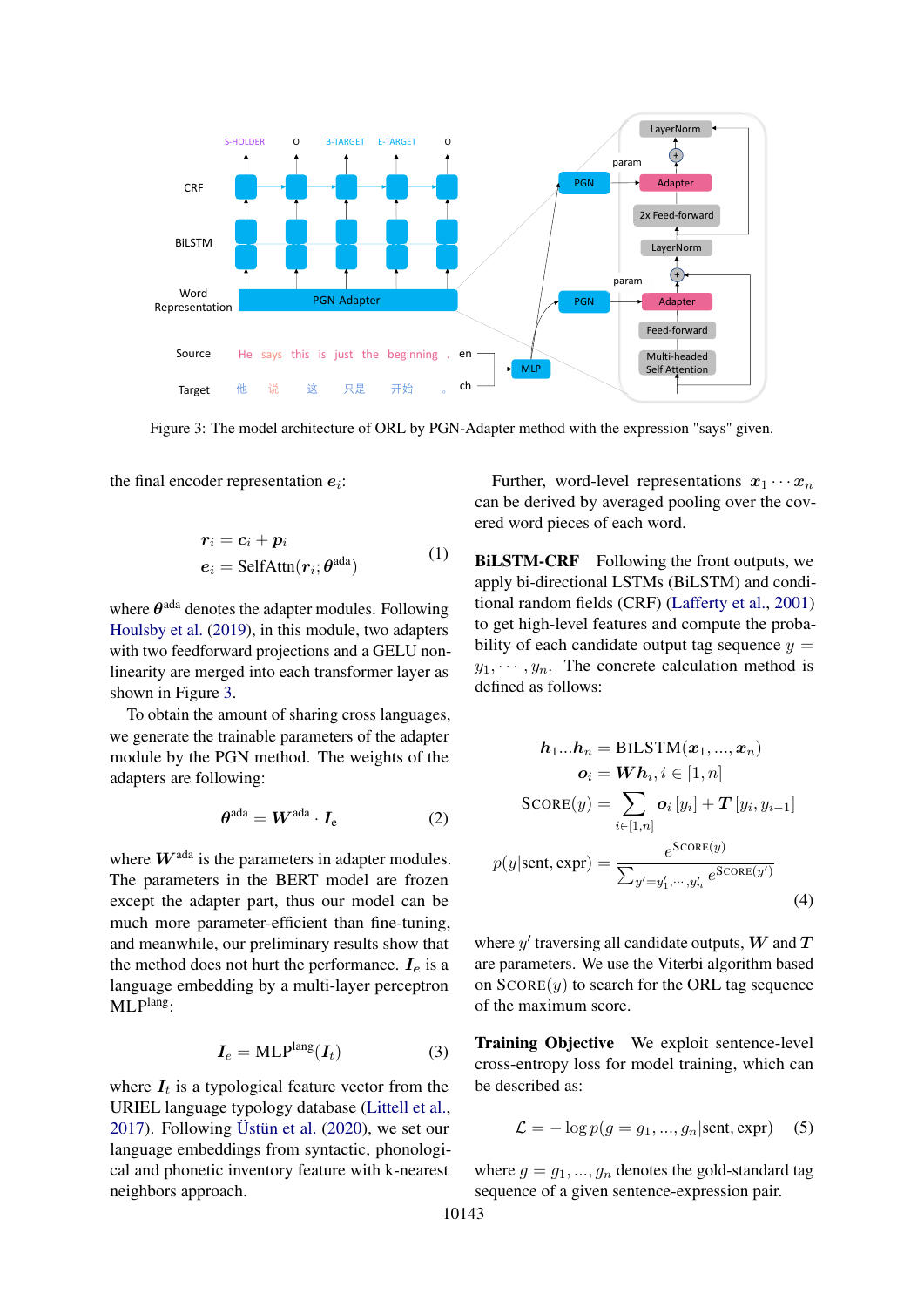<span id="page-5-2"></span>

| Section                                    | #sent | Holder | Target |  |  |  |  |  |
|--------------------------------------------|-------|--------|--------|--|--|--|--|--|
| English                                    |       |        |        |  |  |  |  |  |
| Train                                      | 4846  | 2438   | 2533   |  |  |  |  |  |
| Dev                                        | 2298  | 1196   | 1259   |  |  |  |  |  |
| Test                                       | 1435  | 779    | 802    |  |  |  |  |  |
| Chinese                                    |       |        |        |  |  |  |  |  |
| Train                                      | 4846  | 2411   | 2457   |  |  |  |  |  |
| Dev                                        | 2298  | 1196   | 1259   |  |  |  |  |  |
| <b>Test</b>                                | 1435  | 759    | 779    |  |  |  |  |  |
| $\overline{\text{Train}_{auto}^{en}}$      | 4846  | 1849   | 1822   |  |  |  |  |  |
| $\overline{\text{Train}_{half-auto}^{en}}$ | 4846  | 1805   | 1722   |  |  |  |  |  |
| Portuguese                                 |       |        |        |  |  |  |  |  |
|                                            | 1226  |        |        |  |  |  |  |  |

Table 4: Data statistics of different languages, where #sent is the sentence number. Holder and Target indicate how many labeled themselves there are in the corresponding datasets.

Model Transfer We use multilingual word representations to achieve the cross-lingual transfer of the model. In particular, we use the pre-trained multilingual BERT-Base (cased version)<sup>[5](#page-5-1)</sup> [\(Devlin](#page-8-4) [et al.,](#page-8-4) [2018\)](#page-8-4). All pretrained parameters inside the BERT are frozen during ORL training.

## 5 Experiments

#### <span id="page-5-0"></span>5.1 Datasets

English Dataset. We use the widely-adopted ORL benchmark dataset, the MPQA version 2.0 [\(Wiebe et al.,](#page-10-4) [2005;](#page-10-4) [Wilson,](#page-10-17) [2008\)](#page-10-17) to evaluate our models. We focus on identifying expression-holder and expression-target relations with expressions given. We split the whole corpus into fixed training, development and testing sections.

Chinese Dataset. We construct the Chinese dataset as described in Section [3,](#page-2-4) and the basic statistics of the corpora are shown in Table [4](#page-5-2) where we should point out that the reason for the number of auto-annotated opinion-arguments reduction is that we removed the cross labels. The Chinese dataset consists of three parts: 1) manually translated and word-aligned from the English dataset; 2) manually translated but automatically word-aligned (Train ${}_{half-auto}^{en}$ ); and 3) automatically translated and word-aligned (Train<sup>en</sup><sub>auto</sub>). The data splitting *method is directly mapped from the corresponding English divisions for a fair investigation.*

Portuguese Dataset. We use the Portuguese ORL dataset released by [Almeida et al.](#page-8-13) [\(2015b\)](#page-8-13) for the cross-lingual transfer as well. The whole dataset is used to help Chinese ORL.

As usual, we use precision (P), recall (R) and (Exact) F1-score to evaluate our methods. Following (Marasović and Frank,  $2017$ ), we exploit two additional soft evaluation metrics, binary and proportional overlapping scores. In detail, Binary F1 treats an entity as correct if it contains an overlapping region with the gold-standard, and the proportional F1 assigns a partial score proportional to the ratio of the overlapping region.

### 5.3 Settings

The implementation of models of our experiments are Pytorch with version 1.4 and GPU device with V100 (32G). There are several hyper-parameters contained in the model. We set the output hidden size of BiLSTM to 200 and the layer number of BiLSTM to 3. To prevent overfitting, we set the dropout rate to 0.33. As for PGN-Adapter, we set the language embedding size in [16, 32, 50, 64], adapter size in [128, 256, 512], language embedding dropout rate is 0.1.

We exploit online training to learn model parameters, and use the Adam optimizer [\(Kingma and Ba,](#page-9-18) [2014\)](#page-9-18) with learning rate 0.002. And the adapter module learning rate is 5e-6 by AdamW optimizer [\(Loshchilov and Hutter,](#page-9-19) [2017\)](#page-9-19). The mini-batch size is set to 32, and the parameters of the model are updated every 4 mini-batches. We use gradient clipping by max norm 1.0. By default, we set the maximum epoch number to 40 to early stop, and evaluate development and test datasets every 160 steps. At last, we select the final model when the development's result is the best one.

### 5.4 Models

In order to make a better analysis of the experiment, we selected three models: BERT, Adapter, and PGN-Adapter.

BERT We use multilingual BERT-Cased to be the baseline model.

Adapter The Adapter modules in BERT can capture language-specific information automatically. It also is a baseline to further verify the validity of the next model.

PGN-Adapter Compared with Adapter, PGN-Adapter model integrates PGN method in Adapter, and it incorporates richer language information from an external given language type. To the best of our knowledge, this model is likely to be better at

<sup>5.2</sup> Evaluation Metrics

<span id="page-5-1"></span><sup>5</sup> https://github.com/google-research/bert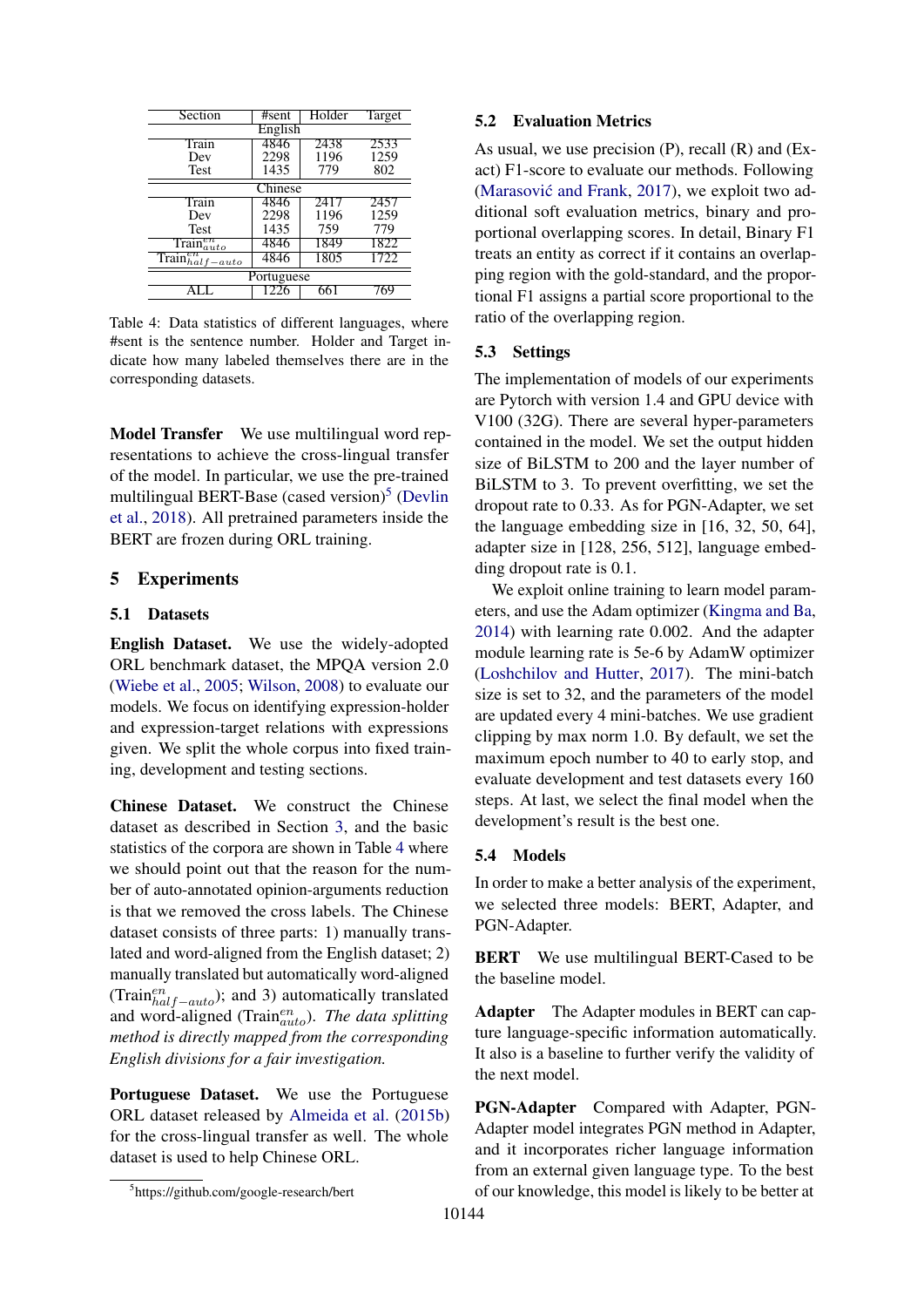<span id="page-6-0"></span>

| Method                | Model       | Holder | Target   | Overall | Holder | Target          | Overall | Holder | <b>Target</b>    | Overall |
|-----------------------|-------------|--------|----------|---------|--------|-----------------|---------|--------|------------------|---------|
|                       |             |        | Exact F1 |         |        | Proportional F1 |         |        | <b>Binary F1</b> |         |
| w/o Human Translation |             |        |          |         |        |                 |         |        |                  |         |
|                       | <b>BERT</b> | 63.64  | 35.49    | 50.51   | 70.76  | 55.39           | 63.56   | 73.89  | 63.32            | 68.95   |
| ModelTrans            | Adapter     | 66.09  | 37.66    | 52.76   | 70.71  | 56.12           | 63.77   | 72.97  | 62.36            | 67.98   |
|                       | PGN-Adapter | 68.61  | 41.92    | 56.13   | 74.05  | 58.31           | 66.66   | 76.02  | 64.10            | 70.43   |
| <b>CorpusTrans</b>    | <b>BERT</b> | 67.27  | 37.14    | 53.17   | 74.02  | 56.42           | 65.74   | 76.47  | 63.08            | 70.17   |
|                       | BERT        | 68.45  | 38.25    | 55.01   | 74.35  | 51.03           | 63.93   | 76.32  | 55.45            | 67.02   |
| Combine               | Adapter     | 71.81  | 44.43    | 58.95   | 75.90  | 60.41           | 68.60   | 77.22  | 66.16            | 72.02   |
|                       | PGN-Adapter | 71.66  | 45.47    | 58.76   | 77.49  | 64.38           | 71.02   | 79.37  | 70.57            | 75.03   |
| w/Human Translation   |             |        |          |         |        |                 |         |        |                  |         |
| <b>HumanTrans</b>     | <b>BERT</b> | 71.79  | 50.20    | 61.15   | 77.36  | 67.14           | 72.28   | 79.20  | 73.29            | 76.26   |
|                       | <b>BERT</b> | 72.63  | 47.98    | 60.86   | 78.34  | 65.89           | 72.37   | 80.42  | 72.64            | 76.69   |
| ModelTrans            | Adapter     | 72.99  | 50.43    | 62.07   | 78.55  | 66.72           | 72.83   | 80.48  | 73.25            | 76.97   |
|                       | PGN-Adapter | 73.57  | 50.04    | 62.27   | 79.05  | 66.67           | 73.08   | 80.79  | 72.27            | 76.69   |
| <b>CorpusTrans</b>    | <b>BERT</b> | 71.58  | 47.49    | 59.89   | 77.40  | 63.10           | 70.45   | 79.57  | 69.41            | 74.63   |
|                       | BERT        | 73.22  | 48.48    | 61.08   | 78.36  | 65.33           | 71.95   | 80.33  | 71.67            | 76.08   |
| Combine               | Adapter     | 71.72  | 48.89    | 61.02   | 77.48  | 64.28           | 71.27   | 79.82  | 69.67            | 75.05   |
|                       | PGN-Adapter | 75.02  | 50.86    | 63.43   | 79.44  | 66.81           | 73.36   | 80.98  | 72.16            | 76.74   |

Table 5: Experimental results of bilingual transfer from English to Chinese, where ModelTrans is model transfer, CorpusTrans is corpus translation and HumanTrans is human translation. Combine is the combination of Model-Trans and CorpusTrans.

achieving the best possible performance for crosslanguage tasks. The purpose of using this model is to better show the following model transfer and translation-based cross-lingual transfer methods.

*Note that if the source and target languages are the same, only the first model, BERT, is used.*

### 6 Experiment Results and Analysis

This section provides an overview of the English-Chinese transfer and multilingual transfer experiments on the basis of adding Portuguese to the Chinese target language. Further, we analyze the results in detail. In order to understand the performance of different roles (i.e., the HOLDER and TARGET), we measure the performance variance along with the span length of the arguments. As for the cross-lingual analysis, apart from the MT-based setting, we also add one more semi-automatic setting, i.e., manual translation with automatic alignment.

Just to be clear in advance, the following method CorpusTrans is using the fixed multilingual BERT embeddings only, no Adapter or PGN-Adapter method, as the Train, Dev and Test datasets are all in Chinese.

### 6.1 English-Chinese Transfer

Our experiments mainly focus on Chinese as the target language.

Table [5](#page-6-0) shows the results of the English-Chinese transfer. We observe that 1) almost all experiments using the PGN-Adapter model achieve the best results in each group; 2) when manual translation and annotation are available, the model combining

all the datasets performs the best: English, Chinese and automatic translation from the English corpus; 3) comparing model transfer and automatic translation, the latter outperforms the former by a large margin; and 4) if we combine the two approaches, we further improve the performance, although still inferior to the manual translation model. In short, from English to Chinese, the translationbased method is in favor of the model transfer, even with machine-translated data.

Notice that, the "auto" approaches could be easily adapted into other language pairs without large labor costs. Apart from Portuguese (Section [6.2\)](#page-6-1), we will explore more low-resource target languages on the source side in the future.

### <span id="page-6-1"></span>6.2 Multilingual Transfer

In this section, we also conduct experiments by using multilingual transfer, thanks to the availability of the Portuguese dataset [\(Almeida et al.,](#page-8-2) [2015a\)](#page-8-2). For a fair comparison, we still focus on Chinese as the target language.

Adding the English and Portuguese, Table [6](#page-7-0) displays the experimental results. The first two train corpora (4 lines) represent the model transfer and (automatic) translation-based methods with two languages, respectively. The observations are similar to the bilingual settings. When we combine the two methods, only a few indicators have improved. When we compare the results with additional Portuguese data in Table [5,](#page-6-0) we find that the model transfer benefits from the second source language, but in the corpus translation part, performance is noticeably decreasing, due to the low quality of the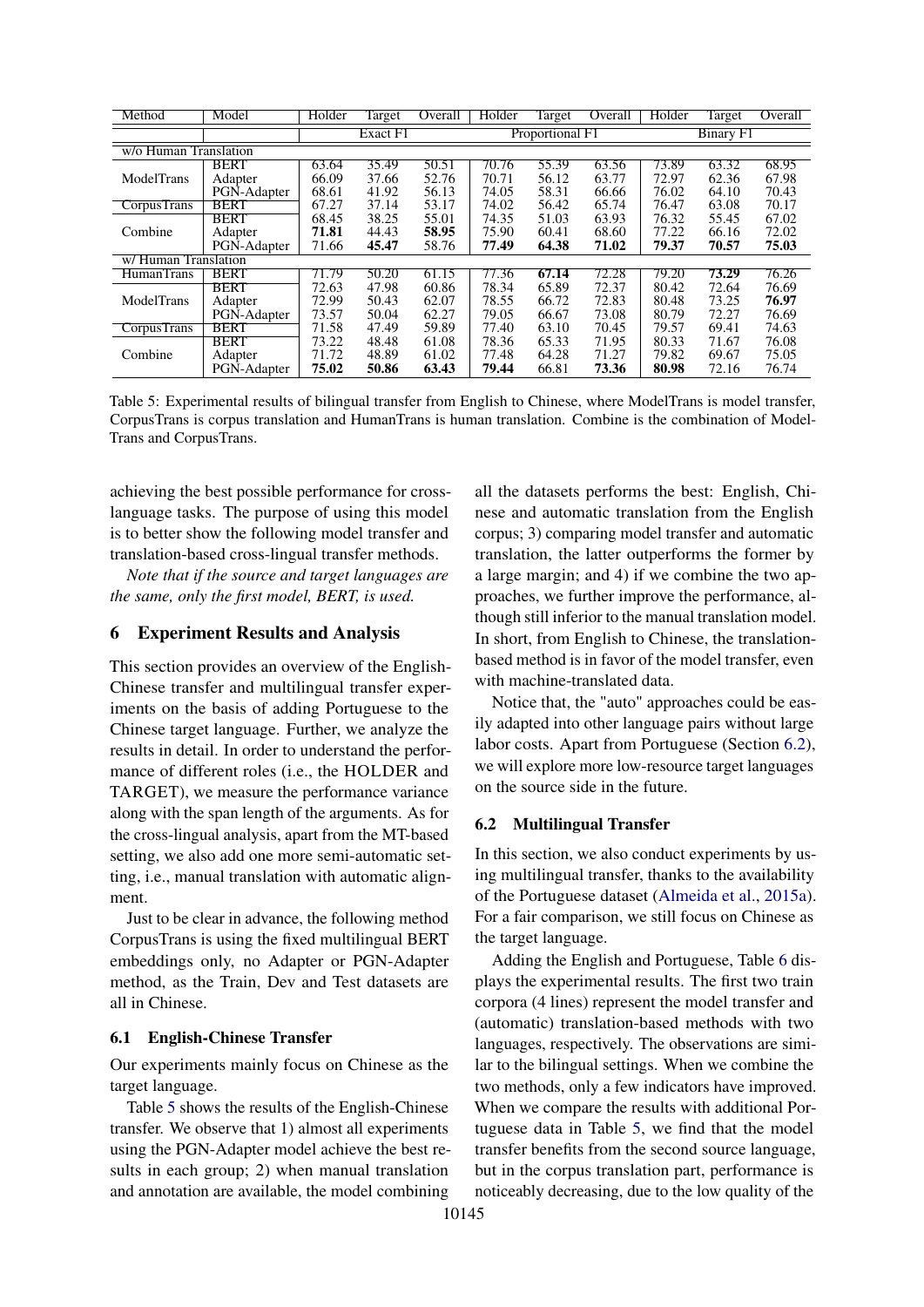<span id="page-7-0"></span>

| Train Method       | Model       | Holder   | Target | Overall | Holder          | Target | Overall | Holder           | Target | Overall |
|--------------------|-------------|----------|--------|---------|-----------------|--------|---------|------------------|--------|---------|
|                    |             | Exact F1 |        |         | Proportional F1 |        |         | <b>Binary F1</b> |        |         |
|                    | <b>BERT</b> | 64.54    | 37.04  | 51.20   | 71.39           | 57.38  | 64.62   | 74.17            | 66.21  | 70.30   |
| ModelTrans         | Adapter     | 65.25    | 43.39  | 54.52   | 71.88           | 61.04  | 66.57   | 74.16            | 68.37  | 71.32   |
|                    | PGN-Adapter | 70.78    | 44.39  | 57.58   | 77.29           | 65.20  | 71.24   | 79.45            | 73.15  | 76.30   |
| <b>CorpusTrans</b> | BERT        | 66.99    | 36.48  | 53.04   | 74.42           | 52.98  | 64.60   | 77.01            | 58.94  | 68.73   |
|                    | BERT        | 68.97    | 39.49  | 55.14   | 74.21           | 56.71  | 65.94   | 75.72            | 62.27  | 69.40   |
| Combine            | Adapter     | 72.89    | 43.01  | 58.68   | 76.82           | 60.44  | 68.99   | 78.19            | 66.33  | 72.54   |
|                    | PGN-Adapter | 71.99    | 43.62  | 59.06   | 78.46           | 57.66  | 68.98   | 80.73            | 62.27  | 72.30   |

Table 6: Results of multilingual transfer from English and Portuguese to Chinese without human translation.

<span id="page-7-2"></span>

| Method                | Holder | Target | Overall |  |  |  |  |  |  |
|-----------------------|--------|--------|---------|--|--|--|--|--|--|
| w/o Human Translation |        |        |         |  |  |  |  |  |  |
| AutoAlign             | 71.66  | 45.47  | 58.76   |  |  |  |  |  |  |
| w/Human Translation   |        |        |         |  |  |  |  |  |  |
| AutoAlign             | 70.93  | 41.95  | 57.71   |  |  |  |  |  |  |
| <b>HumanAlign</b>     | 13.57  | 50.04  | ドノウィ    |  |  |  |  |  |  |

Table 7: Results of the PGN-Adapter model on English-Chinese transfer with different settings, where AutoAlign is automatic alignment and HumanAlign is human alignment.

machine-translated data. The reason behind this may be that according to the MT community, the English-Chinese MT system achieves a 45+ BLEU score [\(Li et al.,](#page-9-15) [2019\)](#page-9-15), while Portuguese-Chinese MT is only around 20 [\(Liu et al.,](#page-9-20) [2018\)](#page-9-20).

#### 6.3 Influence of the Span Length

Figure [4](#page-7-1) illustrates the performance change along with the span length of the arguments, holder (up) and target (down), respectively. For the holder, the general tendency goes down, long spans with worse performance. However, it is worth pointing out that the CorpusTrans method performs well at the long span holders, even higher than the  $Human Trans$  method which is created by human translators. We also see the  $ModelTrans$ makes a worse score in the long span, but adding the  $CorpusTrans$  obtains a similar performance with  $Human Trans.$  That is to say, model transfer and translation-based model together are very helpful for both long and short  $HOLDERs$ . For the target, the best performances are all achieved for the middle-length spans, suggesting that the average length of the target is 4.8 words that is longer than 2.0 words about the holder. We speculate that short spans may not contain enough semantics, while the longer span's boundaries are not trivial to recognize correctly. As for Combine, we see the score in the middle even higher than the manual translation ( $Human Trans$ ), due to the mutual enhancement of the two methods.

<span id="page-7-1"></span>

Figure 4: The influence of the span length of arguments. HumanTrans is human translation, CorpusTrans is corpus translation, ModelTrans is model transfer and Combine is to merge 3 methods together.

#### 6.4 Influence of the Automatic Alignment

In addition to the machine translation setting and manual translation setting and alignment setting, we also explore the setting of manual translation with *automatic* alignment. Table [7](#page-7-2) lists the results for comparison. We observe that the automatic alignment setting (with human translation) performs the worst among the three configurations. This might seem to be unexpected at the first glance, since the translation quality is still much better than the machine-translated ones. We speculate that, since human translation and machine translation behave quite differently, MT systems rely more on word alignment, while humans usually translate the sentence as a whole. The automatic alignment fails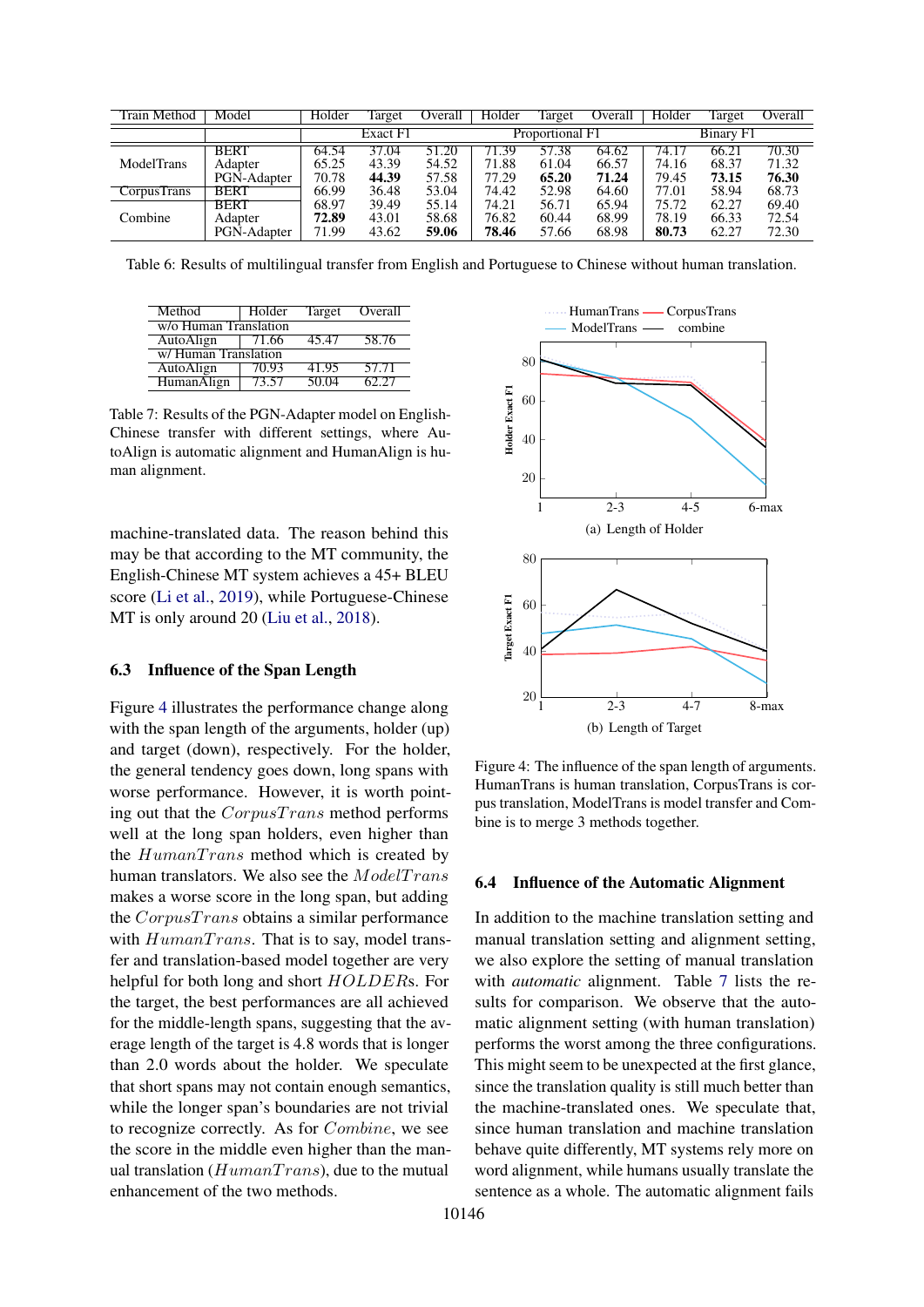to transfer the annotations from the source side to the target.

# 7 Conclusions

We presented the first work of Chinese ORL. First, we manually constructed a Chinese dataset with the help of corpus translation. Then, we investigated unsupervised cross-lingual transfer for Chinese ORL. We studied two different approaches, model transfer and corpus translation, respectively. Experiments and analyses were performed based on the annotated dataset. Results showed that unsupervised cross-lingual transfer is an effective method for Chinese ORL, and in addition, multisource transfer further improves the results which are promising for future exploration of such crosslingual transfer to other low-resource languages.

# Acknowledgments

We thank all reviewers for their helpful comments. This work was supported by National Natural Science Foundation of China under grants 62076173 and 61672211.

## Ethical Considerations

Our Chinese ORL dataset is sourced from the English MPQA dataset, an open-source corpus free for academic research. Under the market price according to the workload, the human efforts have been properly paid.

### References

- <span id="page-8-2"></span>Mariana S. C. Almeida, Cláudia Pinto, Helena Figueira, Pedro Mendes, and André F. T. Martins. 2015a. [Aligning opinions: Cross-lingual opinion mining](https://doi.org/10.3115/v1/P15-1040) [with dependencies.](https://doi.org/10.3115/v1/P15-1040) In *Proceedings of the 53rd Annual Meeting of the Association for Computational Linguistics and the 7th International Joint Conference on Natural Language Processing (Volume 1: Long Papers)*, pages 408–418, Beijing, China. Association for Computational Linguistics.
- <span id="page-8-13"></span>Mariana SC Almeida, Cláudia Pinto, Helena Figueira, Pedro Mendes, and André FT Martins. 2015b. Aligning opinions: Cross-lingual opinion mining with dependencies. In *Proceedings of the 53rd Annual Meeting of the Association for Computational Linguistics and the 7th International Joint Conference on Natural Language Processing (Volume 1: Long Papers)*, pages 408–418.
- <span id="page-8-6"></span>Zhang Bo, Zhang Yue, Wang Rui, Li Zhenghua, and Zhang Min. 2020. Syntax-aware opinion role labeling with dependency graph convolutional networks.

In *Proceedings of the 58th Annual Meeting of the Association for Computational Linguistics*.

- <span id="page-8-0"></span>Eric Breck, Yejin Choi, and Claire Cardie. 2007. Identifying expressions of opinion in context. In *IJCAI*, volume 7, pages 2683–2688.
- <span id="page-8-1"></span>Yejin Choi, Eric Breck, and Claire Cardie. 2006. [Joint](https://www.aclweb.org/anthology/W06-1651) [extraction of entities and relations for opinion recog](https://www.aclweb.org/anthology/W06-1651)[nition.](https://www.aclweb.org/anthology/W06-1651) In *Proceedings of the 2006 Conference on Empirical Methods in Natural Language Processing*, pages 431–439, Sydney, Australia. Association for Computational Linguistics.
- <span id="page-8-5"></span>Yejin Choi, Claire Cardie, Ellen Riloff, and Siddharth Patwardhan. 2005. [Identifying sources of opinions](https://www.aclweb.org/anthology/H05-1045) [with conditional random fields and extraction pat](https://www.aclweb.org/anthology/H05-1045)[terns.](https://www.aclweb.org/anthology/H05-1045) In *Proceedings of Human Language Technology Conference and Conference on Empirical Methods in Natural Language Processing*, pages 355– 362, Vancouver, British Columbia, Canada. Association for Computational Linguistics.
- <span id="page-8-3"></span>Angel Daza and Anette Frank. 2019. Translate and label! an encoder-decoder approach for crosslingual semantic role labeling. *arXiv preprint arXiv:1908.11326*.
- <span id="page-8-4"></span>Jacob Devlin, Ming-Wei Chang, Kenton Lee, and Kristina Toutanova. 2018. Bert: Pre-training of deep bidirectional transformers for language understanding. *arXiv preprint arXiv:1810.04805*.
- <span id="page-8-9"></span>Long Duong, Trevor Cohn, Steven Bird, and Paul Cook. 2015. Cross-lingual transfer for unsupervised dependency parsing without parallel data. In *Proceedings of the Nineteenth Conference on Computational Natural Language Learning*, pages 113–122.
- <span id="page-8-12"></span>Chris Dyer, Victor Chahuneau, and Noah A Smith. 2013. A simple, fast, and effective reparameterization of ibm model 2. In *Proceedings of the 2013 Conference of the North American Chapter of the Association for Computational Linguistics: Human Language Technologies*, pages 644–648.
- <span id="page-8-11"></span>Steffen Eger, Johannes Daxenberger, Christian Stab, and Iryna Gurevych. 2018. Cross-lingual argumentation mining: Machine translation (and a bit of projection) is all you need! *arXiv preprint arXiv:1807.08998*.
- <span id="page-8-7"></span>Hao Fei, Meishan Zhang, and Donghong Ji. 2020. Cross-lingual semantic role labeling with highquality translated training corpus. *arXiv preprint arXiv:2004.06295*.
- <span id="page-8-8"></span>Jiang Guo, Wanxiang Che, David Yarowsky, Haifeng Wang, and Ting Liu. 2016. A distributed representation-based framework for cross-lingual transfer parsing. *Journal of Artificial Intelligence Research*, 55:995–1023.
- <span id="page-8-10"></span>Neil Houlsby, Andrei Giurgiu, Stanislaw Jastrzebski, Bruna Morrone, Quentin De Laroussilhe, Andrea Gesmundo, Mona Attariyan, and Sylvain Gelly.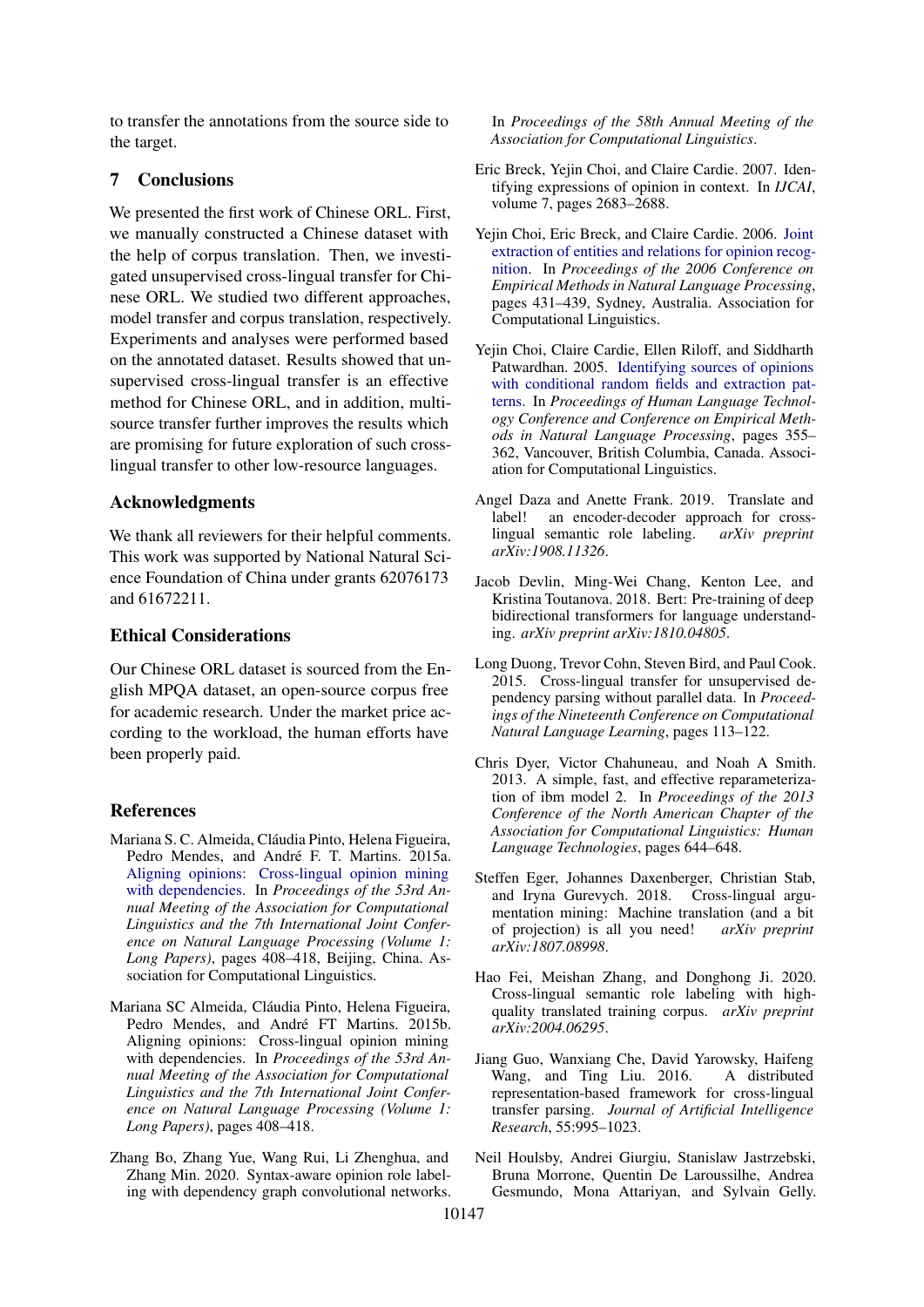2019. Parameter-efficient transfer learning for nlp. In *International Conference on Machine Learning*, pages 2790–2799. PMLR.

- <span id="page-9-2"></span>Ozan Irsoy and Claire Cardie. 2014. Opinion mining with deep recurrent neural networks. In *Proceedings of the 2014 conference on empirical methods in natural language processing (EMNLP)*, pages 720–728.
- <span id="page-9-7"></span>Richard Johansson and Alessandro Moschitti. 2013. Relational features in fine-grained opinion analysis. *Computational Linguistics*, 39(3):473–509.
- <span id="page-9-4"></span>Arzoo Katiyar and Claire Cardie. 2016a. Investigating lstms for joint extraction of opinion entities and relations. In *Proceedings of the 54th Annual Meeting of the Association for Computational Linguistics (Volume 1: Long Papers)*, pages 919–929.
- <span id="page-9-8"></span>Arzoo Katiyar and Claire Cardie. 2016b. [Investigating](https://doi.org/10.18653/v1/P16-1087) [LSTMs for joint extraction of opinion entities and](https://doi.org/10.18653/v1/P16-1087) [relations.](https://doi.org/10.18653/v1/P16-1087) In *Proceedings of the 54th Annual Meeting of the Association for Computational Linguistics (Volume 1: Long Papers)*, pages 919–929, Berlin, Germany. Association for Computational Linguistics.
- <span id="page-9-12"></span>Joo-Kyung Kim, Young-Bum Kim, Ruhi Sarikaya, and Eric Fosler-Lussier. 2017. Cross-lingual transfer learning for pos tagging without cross-lingual resources. In *Proceedings of the 2017 conference on empirical methods in natural language processing*, pages 2832–2838.
- <span id="page-9-0"></span>Soo-Min Kim and Eduard Hovy. 2006a. Extracting opinions, opinion holders, and topics expressed in online news media text. In *Proceedings of the Workshop on Sentiment and Subjectivity in Text*, pages 1– 8. Association for Computational Linguistics.
- <span id="page-9-6"></span>Soo-Min Kim and Eduard Hovy. 2006b. [Extracting](https://www.aclweb.org/anthology/W06-0301) [opinions, opinion holders, and topics expressed in](https://www.aclweb.org/anthology/W06-0301) [online news media text.](https://www.aclweb.org/anthology/W06-0301) In *Proceedings of the Workshop on Sentiment and Subjectivity in Text*, pages 1– 8, Sydney, Australia. Association for Computational Linguistics.
- <span id="page-9-18"></span>Diederik P Kingma and Jimmy Ba. 2014. Adam: A method for stochastic optimization. *arXiv preprint arXiv:1412.6980*.
- <span id="page-9-17"></span>John Lafferty, Andrew McCallum, and Fernando CN Pereira. 2001. Conditional random fields: Probabilistic models for segmenting and labeling sequence data.
- <span id="page-9-15"></span>Xiaoya Li, Yuxian Meng, Xiaofei Sun, Qinghong Han, Arianna Yuan, and Jiwei Li. 2019. Is word segmentation necessary for deep learning of chinese representations? *arXiv preprint arXiv:1905.05526*.
- <span id="page-9-16"></span>Patrick Littell, David R Mortensen, Ke Lin, Katherine Kairis, Carlisle Turner, and Lori Levin. 2017. Uriel and lang2vec: Representing languages as typological, geographical, and phylogenetic vectors. In *Proceedings of the 15th Conference of the European*

*Chapter of the Association for Computational Linguistics: Volume 2, Short Papers*, pages 8–14.

- <span id="page-9-3"></span>Pengfei Liu, Shafiq Joty, and Helen Meng. 2015. Finegrained opinion mining with recurrent neural networks and word embeddings. In *Proceedings of the 2015 Conference on Empirical Methods in Natural Language Processing*, pages 1433–1443.
- <span id="page-9-20"></span>Siyou Liu, Longyue Wang, and Chao-Hong Liu. 2018. [Chinese-Portuguese machine translation: A study](https://www.aclweb.org/anthology/L18-1236) [on building parallel corpora from comparable texts.](https://www.aclweb.org/anthology/L18-1236) In *Proceedings of the Eleventh International Conference on Language Resources and Evaluation (LREC 2018)*, Miyazaki, Japan. European Language Resources Association (ELRA).
- <span id="page-9-19"></span>Ilya Loshchilov and Frank Hutter. 2017. Decoupled weight decay regularization. *arXiv preprint arXiv:1711.05101*.
- <span id="page-9-5"></span>Ana Marasović and Anette Frank. 2017. Srl4orl: Improving opinion role labeling using multi-task learning with semantic role labeling. *arXiv preprint arXiv:1711.00768*.
- <span id="page-9-11"></span>Ana Marasović and Anette Frank. 2018. [SRL4ORL:](https://doi.org/10.18653/v1/N18-1054) [Improving opinion role labeling using multi-task](https://doi.org/10.18653/v1/N18-1054) [learning with semantic role labeling.](https://doi.org/10.18653/v1/N18-1054) In *Proceedings of the 2018 Conference of the North American Chapter of the Association for Computational Linguistics: Human Language Technologies, Volume 1 (Long Papers)*, pages 583–594, New Orleans, Louisiana. Association for Computational Linguistics.
- <span id="page-9-9"></span>Ryan McDonald, Joakim Nivre, Yvonne Quirmbach-Brundage, Yoav Goldberg, Dipanjan Das, Kuzman Ganchev, Keith Hall, Slav Petrov, Hao Zhang, Oscar Täckström, et al. 2013. Universal dependency annotation for multilingual parsing. In *Proceedings of the 51st Annual Meeting of the Association for Computational Linguistics (Volume 2: Short Papers)*, pages 92–97.
- <span id="page-9-13"></span>Ryan McDonald, Slav Petrov, and Keith Hall. 2011. Multi-source transfer of delexicalized dependency parsers. In *Proceedings of the conference on empirical methods in natural language processing*, pages 62–72. Association for Computational Linguistics.
- <span id="page-9-10"></span>Telmo Pires, Eva Schlinger, and Dan Garrette. 2019. How multilingual is multilingual bert? *arXiv preprint arXiv:1906.01502*.
- <span id="page-9-14"></span>Emmanouil Antonios Platanios, Mrinmaya Sachan, Graham Neubig, and Tom Mitchell. 2018. Contextual parameter generation for universal neural machine translation. *arXiv preprint arXiv:1808.08493*.
- <span id="page-9-1"></span>Guang Qiu, Bing Liu, Jiajun Bu, and Chun Chen. 2011. Opinion word expansion and target extraction through double propagation. *Computational linguistics*, 37(1):9–27.